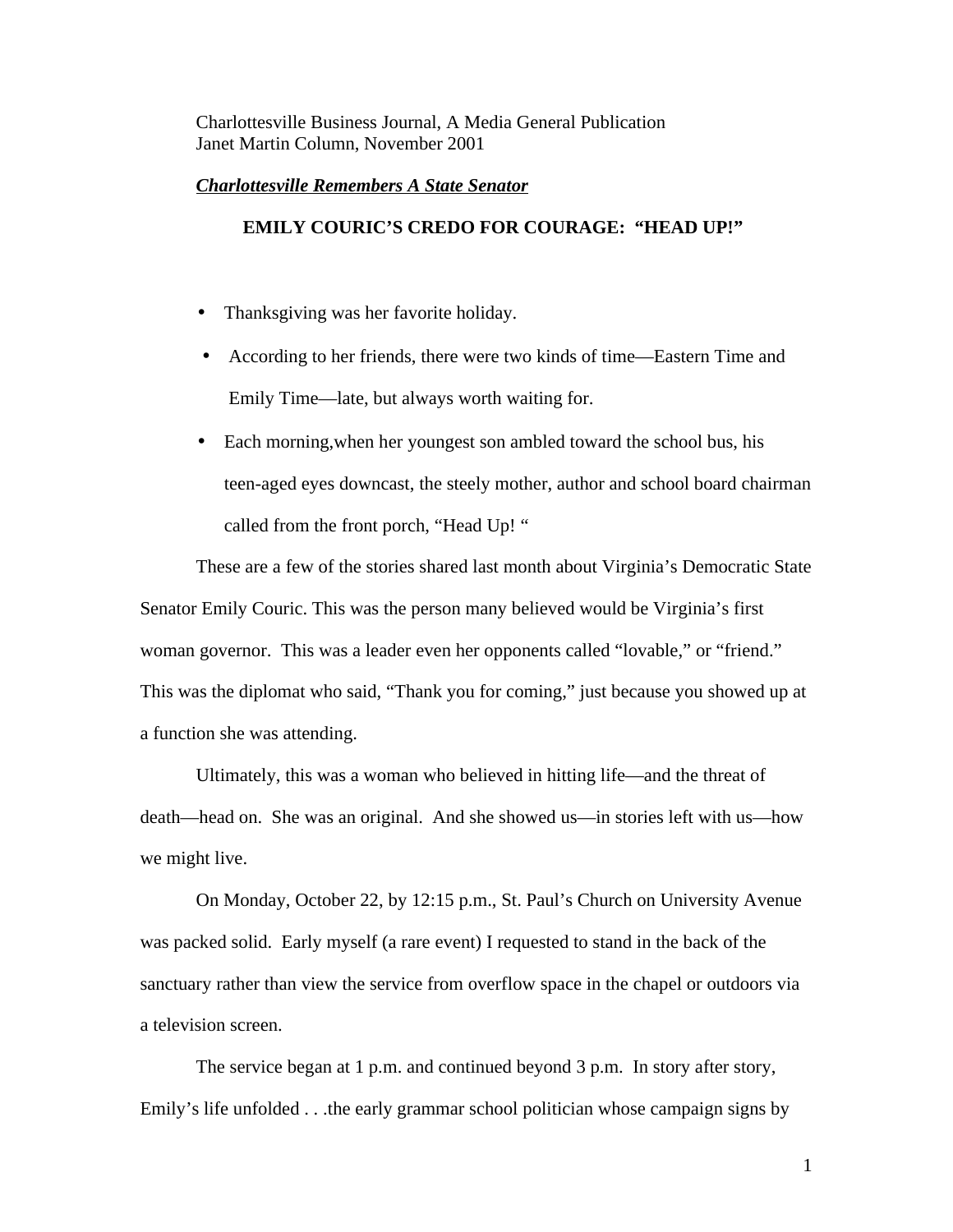the water fountain read, "Free water, compliments of Emily Couric" . . . her decision to run for the senator's seat, despite its formidable challenges. . . the legislative respect she engendered . . . the health and education bills she championed into laws. And, there was the day after her announcement not to run for lieutenant governor of Virginia because she had pancreatic cancer. That day, she cleaned her house and took out the trash. That day, she told her Unitarian minister, "I am going to fight this thing."

## *Head Up!*

At the Carr's Hill reception following the memorial service, Richmond dignitaries crowded together with the Couric family including NBC anchor Katie Couric, and faithful constituents of the admired senator. The conversational buzz and hum was about Emily.

"Such a loss,"

"Too young."

"What a moving service!"

"People should write down their stories about Emily."

"Everyone has some."

And so do I.

One night at a Chamber of Commerce banquet in the ballroom of the Omni hotel, I fell into conversation with Couric and George Beller, MD, her husband. My "date" that evening was my oldest son, Bradley, as my husband was out of town. I introduced him to the regal state senator, impeccably dressed in a three-piece royal blue suit, a gold pin at her shoulder. As the summons came to dinner, she suddenly turned toward us and smiled, "Would you like to sit at our table?" Bradley was stunned.

"Sure," he stammered.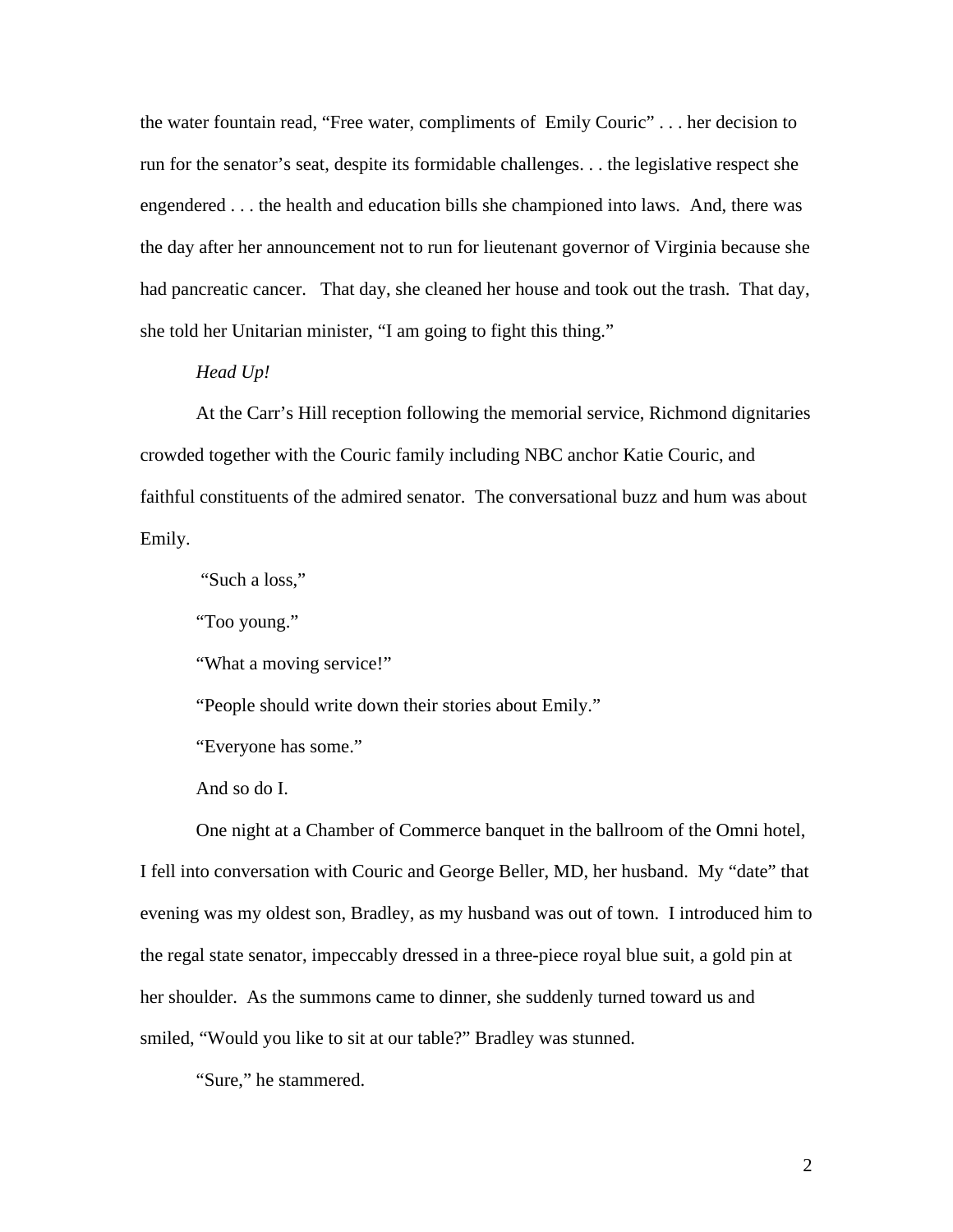Throughout the evening Emily Couric bent her head toward this young man, listening to his opinions and to his plans following graduation from the University of Virginia. Being a fellow mom, I smiled and offered that we thought Bradley might enter public service as he was comfortable with diplomacy and as a matter of habit uncritical of others. Couric confided one of her gems of advice,

"That's good, Bradley" she said. "Because people have so much to give you. If you close them off with critical thought, you close off all those things they have to offer."

It was one of her life creeds. Raising her own two sons she told them, "If you *don't like* someone, find something about them you *do like* and focus on that. You may find you like them after all."

As for my son Bradley, he was enchanted with Senator Couric. Later he said, "She's not like a politician. She is real."

Another time, I was asked by an editor to broach the idea of Emily Couric and George Beller appearing as a couple on a February—Valentine-- issue of a newsmagazine. I pitched the idea. Couric turned me down flat. "Janet, I can't tell you how NOT interested I am."

As she gave her reasons, I marveled at how she could make me feel okay, even though she had just squashed my assignment. At the same time, mentally I reviewed how disappointed my editor would be. So together, the three of us thought about it and realized that the story was staring us in the face. Among the shining lights in Charlottesville, Dr. Beller had just been elected national president of the American College of Cardiology and was to be honored at Charlottesville's forthcoming Heart Ball.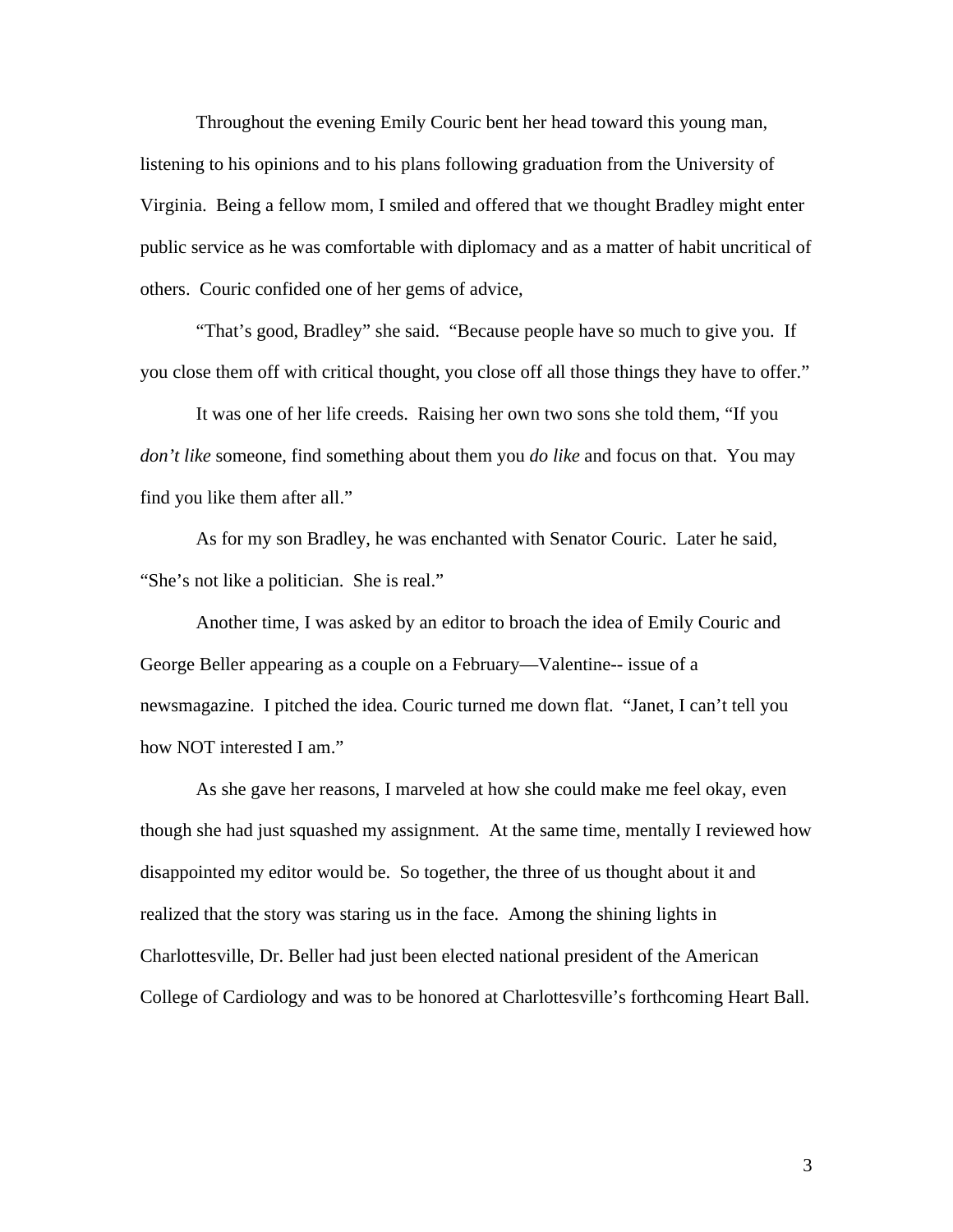"George on the newsmagazine cover?" Emily grinned. And that's what happened. Emily's separate profile was inside, several pages back. Each had a spotlight, but their private life as a couple remained just that.

The day in July 2000 that I heard of Emily's cancer diagnosis, I was packing for New York City. I'd been accepted to Columbia University's Graduate Journalism School, and my husband and I were getting ready to move for the year. Hearing Emily's news, I wandered around putting things in boxes and cussing. It just seemed so damned unfair. I finally calmed down, wrote a little note to her, and put it in a post office box before leaving town.

A year later, returning to Charlottesville in July, I received an invitation to Ben Coolyn Farm in Keswick for a fund-raiser hosted by Emily Couric. Under the late afternoon sun, the pastures stretching toward the Southwest Mountains were limned in shades of green and gold. Ancient sheltering trees framed a brick patio behind the historic home. Guests in sun back dresses and open-sleeve shirts greeted one another. Only the temperature was ornery—surely near 100 degrees. Among the guests, also in a sun back dress, hair very short and curly from chemotherapy, figure very thin from years of salads and mineral water, eyes ever bright and welcoming, Emily Couric took my hand and said, "Thank you for coming."

George Beller approached. "They are waiting for you," he told his wife, quietly. She stepped out to the patio, raised her slender hands and her enthusiastic voice and welcomed all of us to listen to former U. S. Secretary of the Interior, Bruce Babbitt. The crowd clapped, whistled and cheered. But truthfully, I believe they were rejoicing not because of an imminent speech, but because Emily Couric had beaten cancer for a full year.

4